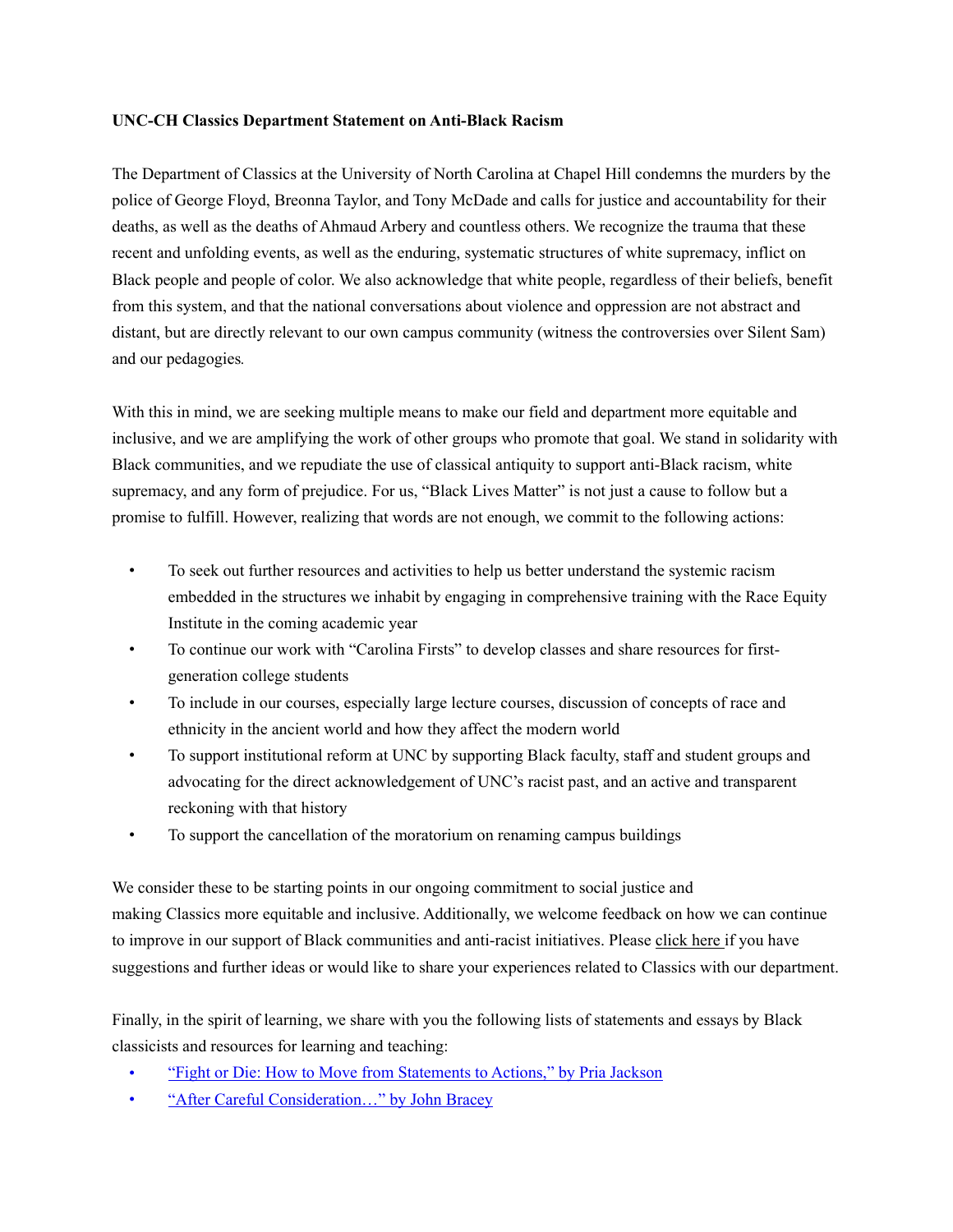- ["Center and Margins: Recruiting, Anxiety, and the Power of Reaching Out," by Jermaine Bryant](https://medium.com/@jermainebryant/center-and-margins-recruiting-anxiety-and-the-power-of-reaching-out-a9775c1e946f)
- ["The Birth of a Muthos," by Vanessa Stovall](https://medium.com/ad-meliora/the-birth-of-a-muthos-df48606917e5)
- Society for Classical Studies interviews with Shelley Haley: [Part I,](https://classicalstudies.org/scs-blog/claire-catenaccio/blog-women-classics-conversation-scs-president-elect-shelley-haley-part-i) [Part II](https://classicalstudies.org/scs-blog/claire-catenaccio/blog-women-classics-conversation-shelley-haley-part-ii)
- ["Some Thoughts on AIA-SCS 2019" by Dan-el Padilla-Peralta](https://medium.com/@danelpadillaperalta/some-thoughts-on-aia-scs-2019-d6a480a1812a)
- [Itinera Podcast Interview with Jackie Murray](https://itinerapodcast.libsyn.com/episode-12-jackie-murray)

## **Resources Related to Classics and Classical Archaeology**

The Sportula: Microgrants for Classics Students <https://medium.com/@libertinopatrenatus/statement-of-solidarity-with-blacklivesmatter-af2dede7bce5>

The Mountaintop Coalition <https://www.mountaintopcoalition.org/home/statement-of-solidarity>

EOSAfricana <https://www.eosafricana.org/>

Archaeological Institute of America

<https://www.archaeological.org/aia-statement-on-archaeology-and-social-justice/>

Society for Classical Studies

<https://classicalstudies.org/scs-news/statement-police-brutality-systemic-racism-and-death-george-floyd>

Joint Statement by Classics and Social Justice and the Women's Classical Caucus <https://classicssocialjustice.wordpress.com/>

Asian & Asian-American Classical Caucus <https://www.aaaclassicalcaucus.org/>

A Brief History of Black Classicism <https://kleos.chs.harvard.edu/?p=11475>

[What Studying Classics Taught me about my Relationship with Western Civilisation](http://cucd.blogs.sas.ac.uk/files/2020/03/DHINDSA-What-Studying-Classics-Taught-me-about-my-Relationship-with-Western-Civilisation-2.pdf) [https://cucd.blogs.sas.ac.uk/files/2020/03/DHINDSA-What-Studying-Classics-Taught-me-about-my-](https://cucd.blogs.sas.ac.uk/files/2020/03/DHINDSA-What-Studying-Classics-Taught-me-about-my-Relationship-with-Western-Civilisation-2.pdf)[Relationship-with-Western-Civilisation-2.pdf](https://cucd.blogs.sas.ac.uk/files/2020/03/DHINDSA-What-Studying-Classics-Taught-me-about-my-Relationship-with-Western-Civilisation-2.pdf)